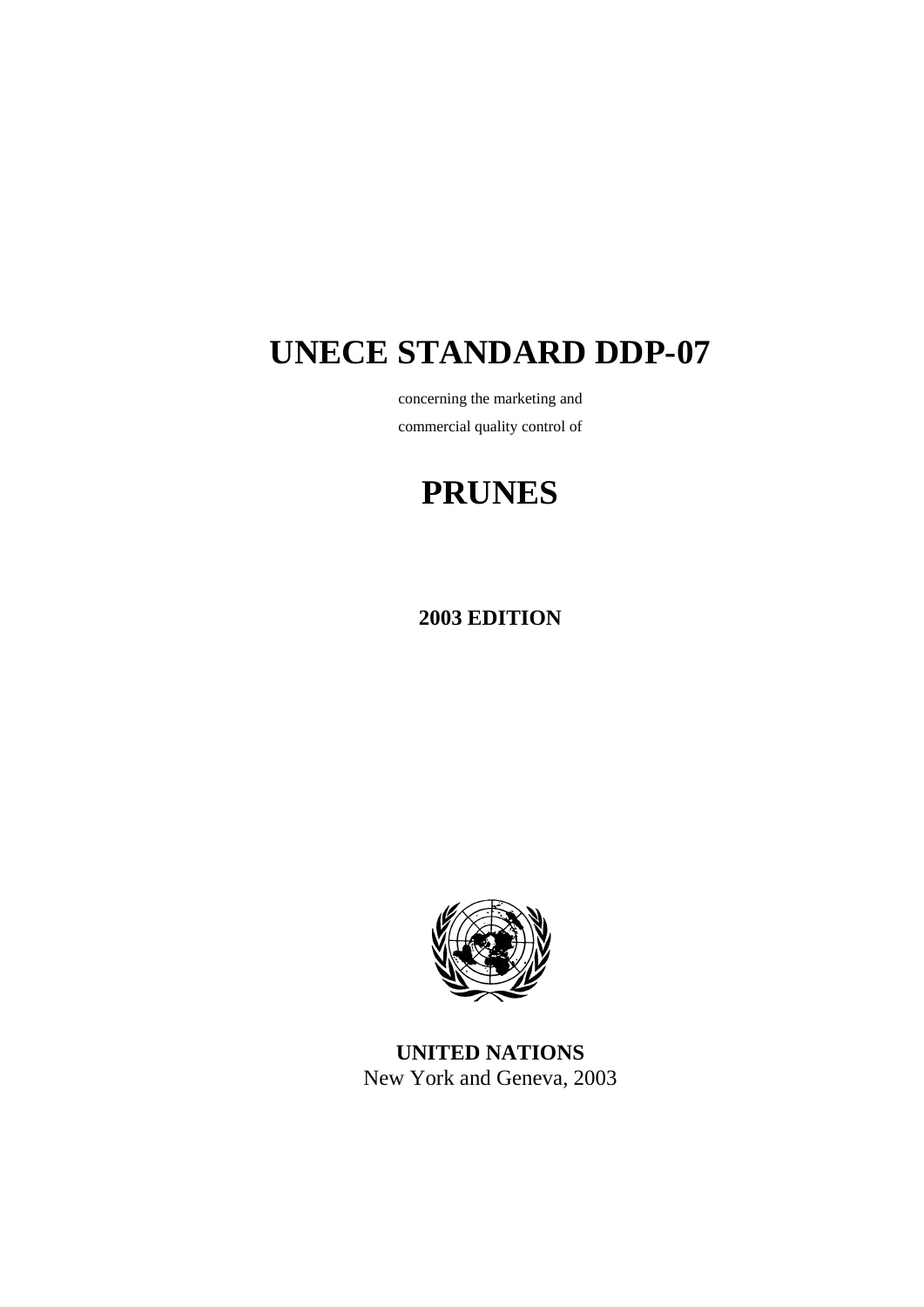#### **NOTE**

#### **Working Party on Agricultural Quality Standards**

The commercial quality standards developed by the United Nations Economic Commission for Europe (UNECE) Working Party on Agricultural Quality Standards help facilitate international trade, encourage high-quality production, improve profitability and protect consumer interests. UNECE standards are used by Governments, producers, traders, importers and exporters, and other international organizations. They cover a wide range of agricultural products, including fresh fruit and vegetables, dry and dried produce, seed potatoes, meat, cut flowers, eggs and egg products.

Any member of the United Nations can participate, on an equal footing, in the activities of the Working Party. For more information on agricultural standards, please visit our website <www.unece.org/trade/agr>.

The new Standard for Prunes is based on document TRADE/WP.7/GE.2/2003/8, reviewed and adopted by the Working Party at its fifty-ninth session.

The designations employed and the presentation of the material in this publication do not imply the expression of any opinion whatsoever on the part of the United Nations Secretariat concerning the legal status of any country, territory, city or area or of its authorities, or concerning the delimitation of its frontiers or boundaries. Mention of company names or commercial products does not imply endorsement by the United Nations.

All material may be freely quoted or reprinted, but acknowledgement is requested.

Please contact us at the following address with any comments or enquiries:

 Agricultural Standards Unit Trade and Timber Division United Nations Economic Commission for Europe Palais des Nations CH-1211 Geneva 10, Switzerland E-mail: agristandards@unece.org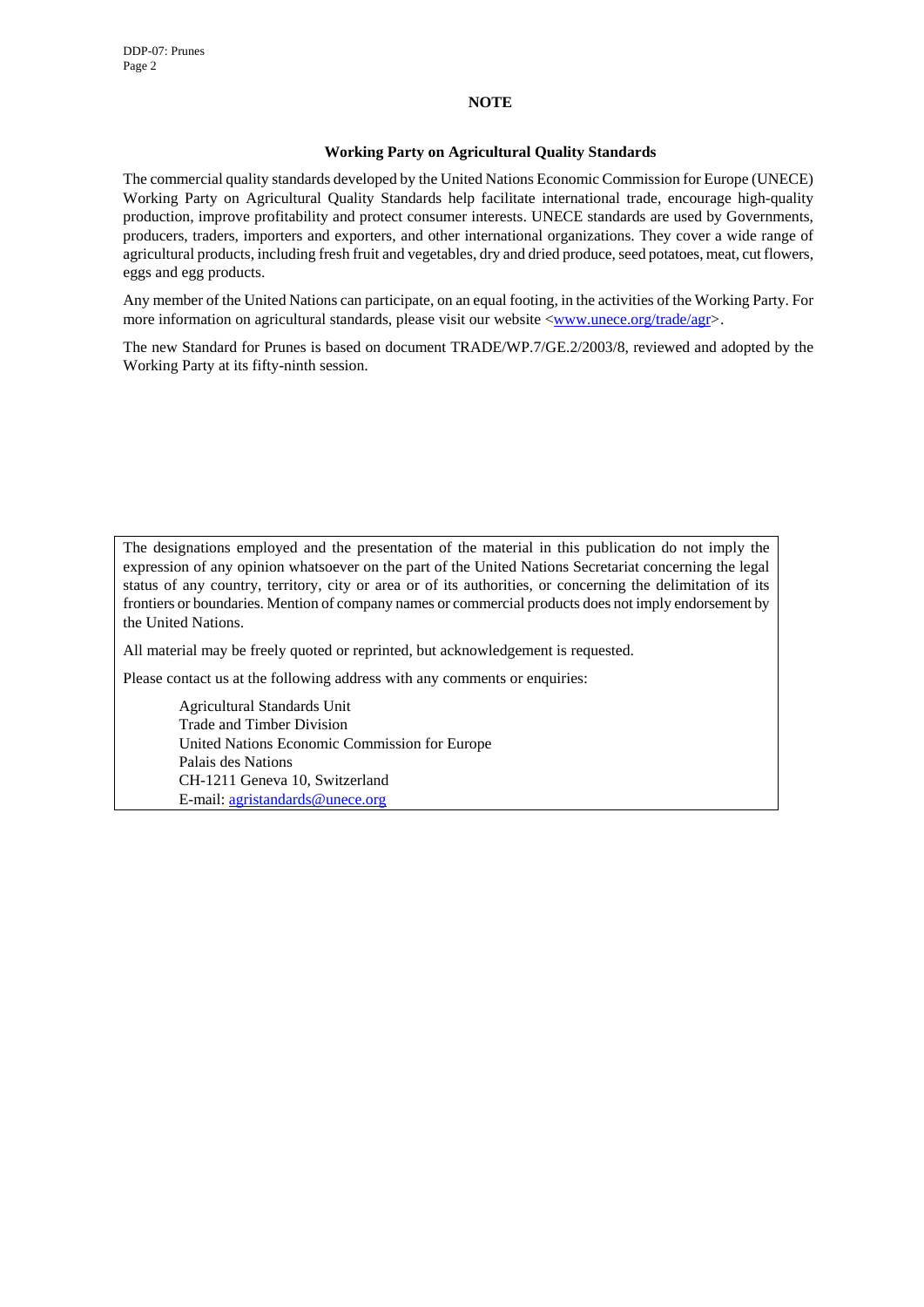## **UNECE Standard DDP-07 concerning the marketing and commercial quality control of**

## **Prunes**

## **I. DEFINITION OF PRODUCE**

This standard applies to prunes from certain varieties of plums grown from *Prunus domestica L.* considered suitable for drying to be supplied for consumption which are with or without pits and have been obtained by controlled dehydration.

No sweeteners or sugar may be added.

It does not apply to prunes which have undergone the normal operations connected with special preparation (prunes in juices, syrup or in brandy or stuffed prunes, etc.).

## **II. PROVISIONS CONCERNING QUALITY**

The purpose of the standard is to define the quality requirements at the export control stage after preparation and packaging.

## **A. Minimum requirements**

(i) In all classes subject to the special provisions for each class and the tolerances allowed, prunes must be:

- prepared from physiologically ripe fruit;
- whole or without pits, without peduncles;
- fleshy, the flesh being elastic and pliable;
- covered with a wrinkled skin;
- sound, fruit being affected by decay or damaged in such a way as to be unfit for consumption being excluded;
- clean and practically free from obvious foreign matter;  $<sup>1</sup>$ </sup>
- free from living insects and mites, whatever their stage of development;
- free from visible damage by insects, mites or other parasites;
- free of foreign smell and/or taste.

<sup>&</sup>lt;sup>1</sup> Ingredients added are not considered as foreign material provided they are not prohibited *by the legislation of the importing country.*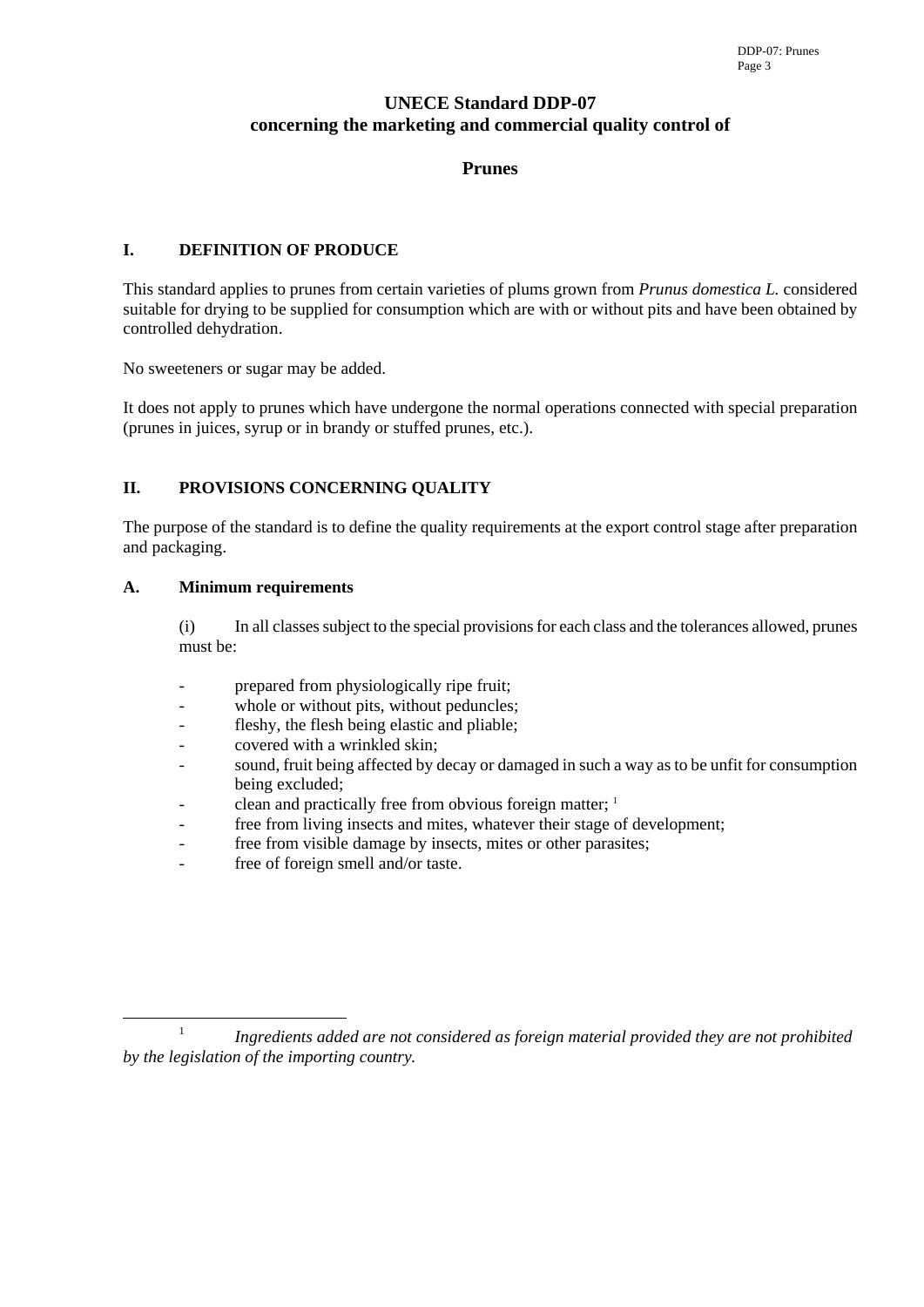The condition of the dried prunes must be such as to enable them

- to withstand transport and handling
- to arrive in satisfactory condition at the place of destination.
- (ii) Moisture content

The moisture content<sup>2</sup> of prunes must not exceed  $35$  per cent.

For prunes with a high moisture content, preservatives may be used depending on the regulations applicable in the importing country.

(iii) Preservatives may be used, in accordance with the legislation of the importing country. Rehydrated prunes normally contain preservatives.

## **B. Classification**

According to their type of presentation, prunes are classified in one or two classes defined below:

(i) Whole prunes are classified in one class, called

"PRUNES" - "Class I"

They must be of good quality and characteristic of the variety or commercial type of plum used. They may show slight superficial defects and colour defects, provided that these do not affect the general appearance of the produce or the quality, keeping quality or its presentation in the package.

(ii) Prunes without pits are classified into two classes defined below:

- "Prunes without pits" "Class I": Prunes in this class must be depitted by an appropriate process such as to minimize the damage to the skin, and the number of cuts necessary to depit the prunes is limited to two cuts
- "Pressure-pitted prunes" "Type E" or "Class II": Prunes in this class may be pitted by pressure. The number of cuts necessary to depit these prunes is not limited.

<sup>&</sup>lt;sup>2</sup> *The moisture content shall be determined by one of the methods indicated in the Annex: "Methods of Determining the Moisture Content of Prunes", attached to this standard*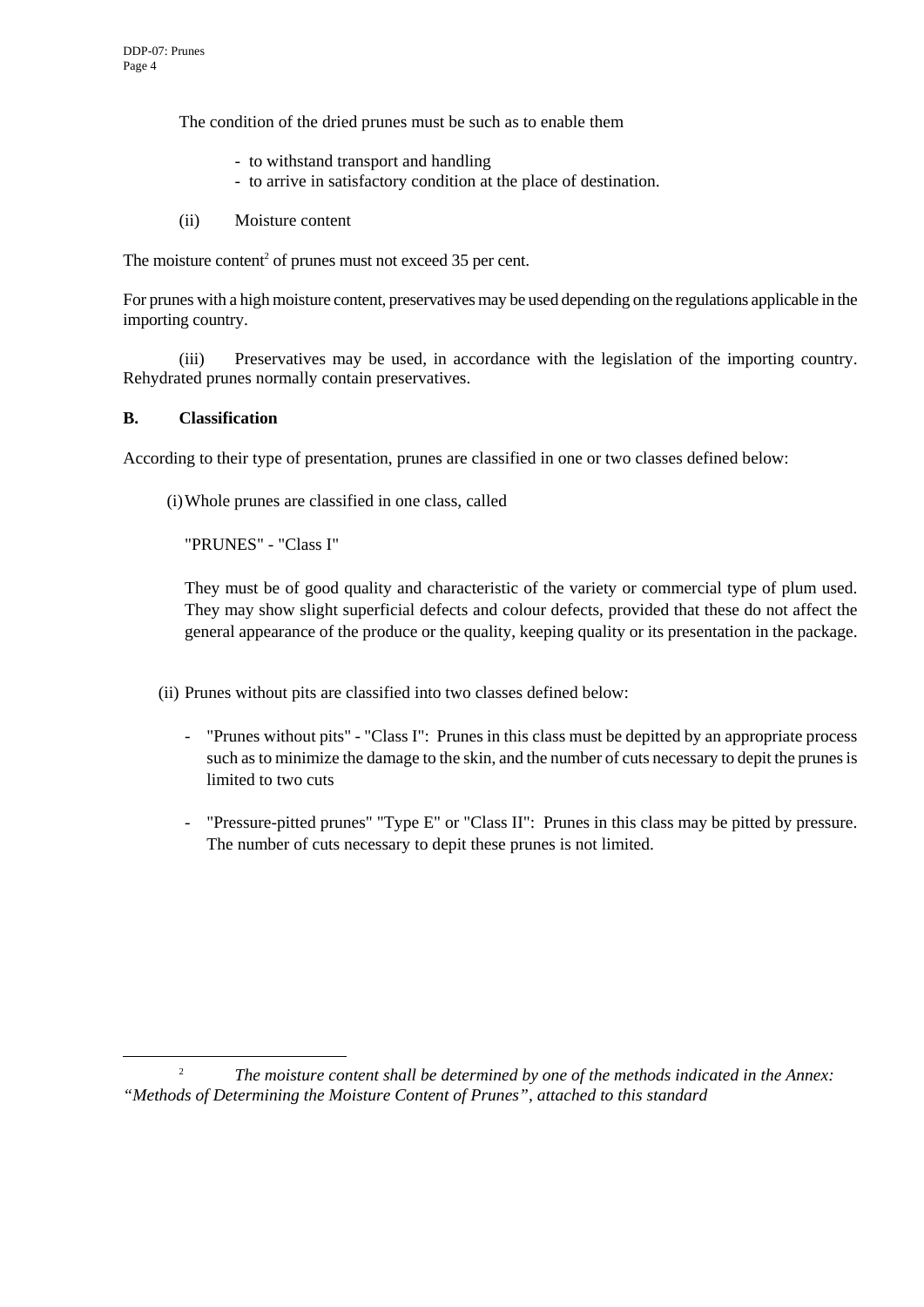## **III. PROVISIONS CONCERNING SIZING**

Whatever their mode of packaging, "prunes" and "depitted prunes" must previously have undergone sizing determined by the minimum and maximum number of prunes in 500 g (or in 1 lb (453 g)), in relation to the moisture content marked on the package according to the following scales:

## **A. European designations** "PRUNES"

| Designation | Number of prunes per 500 g | Number of prunes per 453 g                 |
|-------------|----------------------------|--------------------------------------------|
| Giant       | Not more than 44 prunes    | Not more than 40 prunes                    |
| Very large  | 66<br>from $44$ to $55$    | 66<br>from $40$ to $50$                    |
| Large       | 66<br>from $55$ to $66$    | $\,$ 6 6 $\,$<br>from $50$ to $60$         |
| Medium      | 66<br>from $66$ to $77$    | 66<br>from $60$ to $70$                    |
| Small       | 66<br>from $77$ to $99$    | $\epsilon$ $\epsilon$<br>from $70$ to $90$ |
| Very Small  | $\,6\,6\,$<br>more than 99 | 66<br>more than 90                         |
|             |                            |                                            |

## **B. American designations** "PRUNES"

| Designation | Number of prunes per 500 g | Number of prunes per 453 g  |  |  |
|-------------|----------------------------|-----------------------------|--|--|
| Jumbo       | Not more than 28 prunes    | Not more than 25 prunes     |  |  |
| Extra large | 66<br>from $28$ to $44$    | 66<br>from $25$ to $40$     |  |  |
| Large       | 66<br>from $44$ to $66$    | 66<br>from $40$ to $60$     |  |  |
| Medium      | 66<br>from $66$ to $94$    | $\,66$<br>from $60$ to $85$ |  |  |
| Small       | from $94$ to $110$<br>66   | 66<br>from $85$ to $100$    |  |  |
|             |                            |                             |  |  |

## **C. "Pitted Prunes - Class I"**

.

For "pitted prunes" the size is determined by the count taken before the pits have been removed from the prunes.

LARGE: not more than 67 prunes in 500 g (not more than 60 in 453 g) MEDIUM: more than 67 prunes in 500 g (more than 60 in 453 g).

## **D. "Pressure Pitted Prunes" "Type E", "Class II"**

Sizing of pressure pitted prunes is not obligatory unless they are sold in small packages intended for the consumer.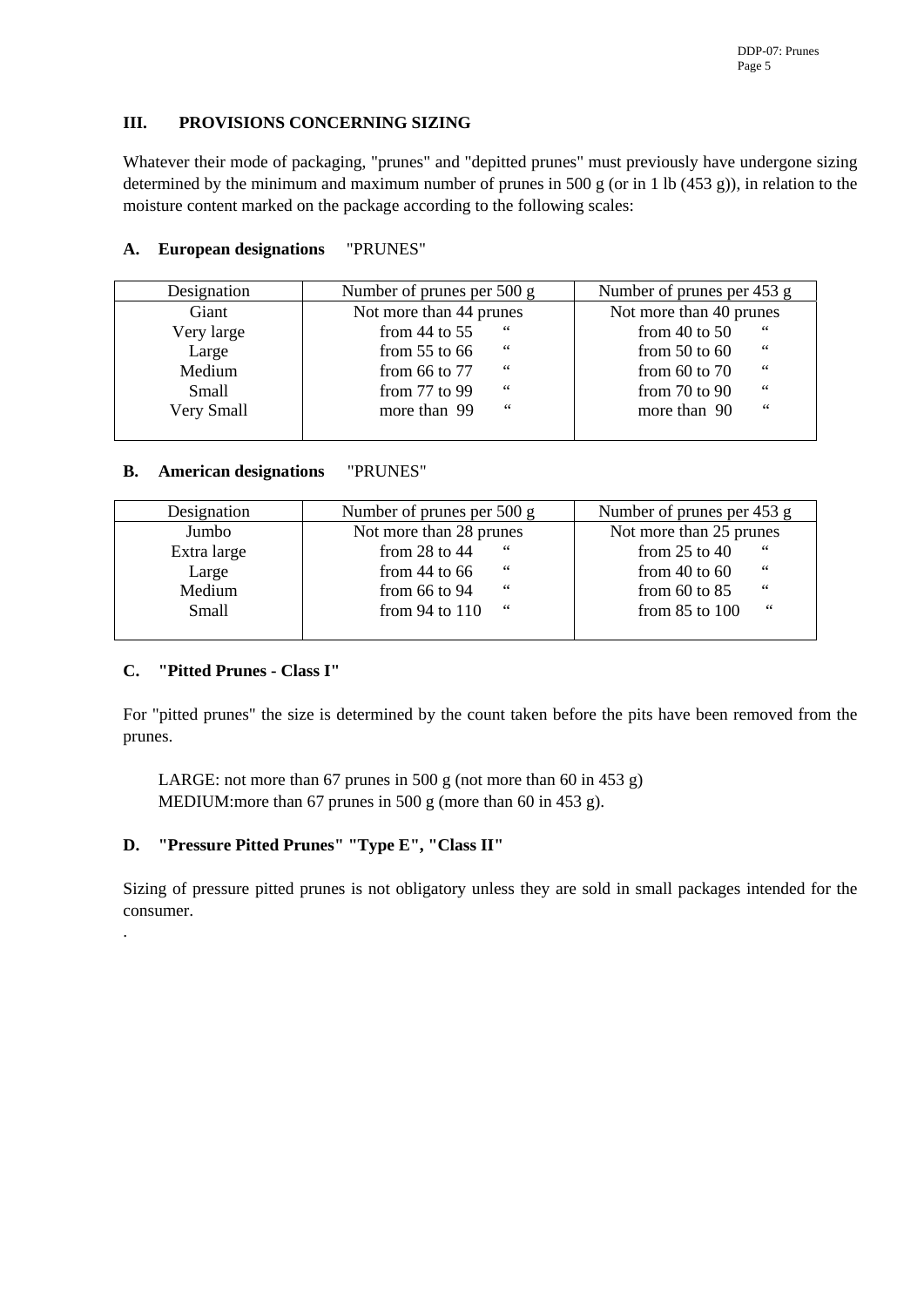## **IV. PROVISIONS CONCERNING TOLERANCES**

Tolerances in respect of quality and size shall be allowed in each package for produce not satisfying the requirements of the class indicated.

|                         | Permitted defect <sup>3</sup>                                                                   | <b>PRUNES</b>  | <b>PITTED</b><br><b>PRUNES</b> | <b>PRESSURE</b><br><b>PITTED</b><br><b>PRUNES</b> |
|-------------------------|-------------------------------------------------------------------------------------------------|----------------|--------------------------------|---------------------------------------------------|
| (percentages by weight) |                                                                                                 | <b>Class I</b> | <b>Class I</b>                 | <b>Class II</b>                                   |
| A.                      | <b>Total tolerance</b>                                                                          | 12             | 12                             | 15                                                |
| <b>B.</b>               | <b>Indivudual defect</b><br>Within the limits of the total tolerances, the Maximum allowed are: |                |                                |                                                   |
|                         | non-characteristic colour and texture<br>(i)                                                    | 12             | 12                             | 15                                                |
|                         | (ii) end cracks                                                                                 | 12             | 12                             | 15                                                |
|                         | (iii) skin or flesh damage; callouses; heat injury;<br>insect damage                            | 8              | $\overline{2}$                 | 4                                                 |
|                         | (iv) fermentation                                                                               | 4              | $\overline{2}$                 | $\overline{4}$                                    |
|                         | foreign matter of vegetable origin<br>(v)                                                       | 1              | 1                              | 1                                                 |
|                         | (vi) slight decay; mould $45$                                                                   | 1              | 0.5                            | $\overline{2}$                                    |
|                         | (vii) fruit infested by insects or mites 4                                                      | 0.5            | 0.5                            | 0.5                                               |
| C.                      | <b>For Pitted Prunes</b>                                                                        |                |                                |                                                   |
|                         | (viii) with whole pits                                                                          |                | $\overline{2}$                 | 4                                                 |
|                         | (ix) with fragments of pits                                                                     | $\overline{2}$ | $\overline{2}$                 | 4                                                 |

## **A. Quality tolerances**

No tolerance is accepted for live parasites.

<sup>4</sup>*The national legislations of Germany and Switzerland do not permit tolerances for produce affected by mould or rot or the presence of dead or living insects.* 

<sup>5</sup>*Poland favours a maximum tolerance for slight decay and mould of 0.5 per cent in all classes.* 

 <sup>3</sup> *Standard definitions of terms and defects are listed in the Annex of this document.*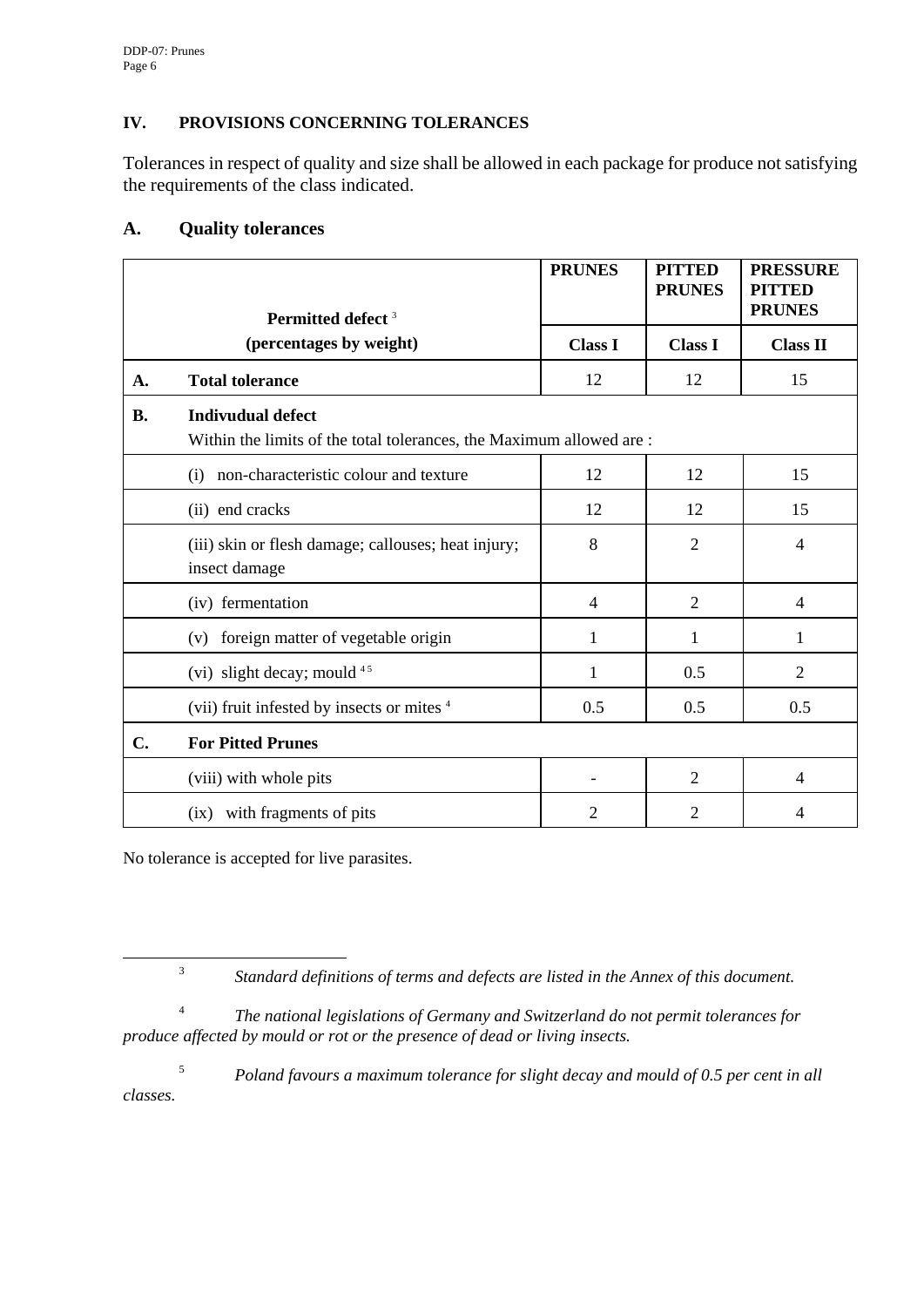## B. Mineral impurities

Not greater than 1g/kg acid insoluble ash.

#### **C. Size tolerances**

The method of determining sizing uniformity is specified in the annex to this standard.

## **V. PROVISIONS CONCERNING PRESENTATION**

## **A. Uniformity**

The contents of each package must be uniform in colour and contain only prunes of the same origin, quality and size. 6

The visible part of the contents of the package must be representative of the entire contents. In addition, prunes in class "I" must be of the same variety or the same commercial type.

## **B. Packaging**

Prunes must be packed in such a way so as to protect the produce properly.

The materials used inside the package must be new, clean and of a quality such as to avoid causing any external or internal damage to the produce. The use of materials, particularly of paper and stamps bearing trade specifications is allowed provided the printing or labelling has been done with non-toxic ink or glue.

Packages must be free of all foreign matter.

## **C. Presentation**

Prunes must be presented :

- either in small packages of 0.125 kg, 0.250 kg, 0.500 kg and 1 kg. The use of other units of weight may be allowed depending on the regulations applicable in the importing country
- or in packages weighing 1.5 kg or more.

## **VI. PROVISIONS CONCERNING MARKING**

Each package must bear the following particulars in letters grouped on the same side, legibly and indelibly marked and visible from the outside:

 <sup>6</sup> *The method of determining size uniformity is specified in the Annex of Definitions (B) attached to this standard.*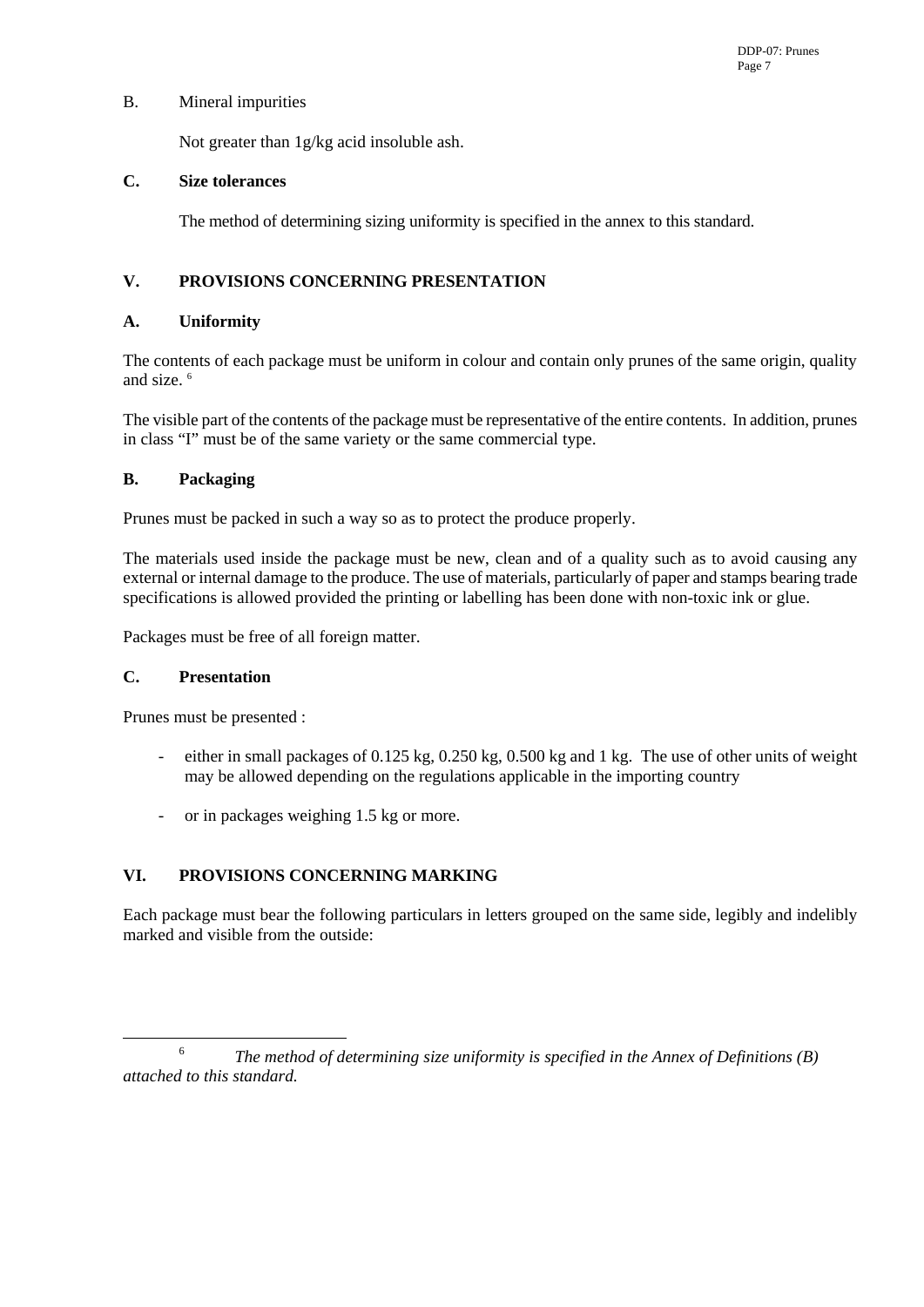#### **A. Identification**

| Packer     | ) Name and address or officially issued or |
|------------|--------------------------------------------|
| and/or     | ) accepted code mark $^7$                  |
| Dispatcher |                                            |

#### **B. Nature of the produce**

- The word "prunes", "pitted prunes" or "pressure pitted prunes"
- Name of the variety, or commerical designation accepted in reputable commercial practice, for class "I"
- Moisture content indicated by:

"Maximum moisture content 29 per cent" and/or by "semi-dry" when the moisture content is between 24 per cent and 29 per cent inclusive "Maximum moisture content 35 per cent" and/or by "ready to eat", when the moisture content is between 29 per cent and 35 per cent inclusive

-No marking indicating moisture content is necessary if this is equal to or less than 24 per cent.

## **C. Origin of the produce**

- Country of origin and, optionally, the district where grown or the national, regional or local place name.

#### **D. Commercial specifications**

- class:
- size (if produce is sized) expressed in keeping with the designations specified in section III "Provisions concerning sizing":

Either as the minimum and maximum number of prunes contained in 500 g (or in 453 g), by "X/Y prunes per 500 g" Or by the corresponding designation followed by the minimum and maximum number of prunes contained in 500 g (or in 453 g)

- net weight.

## **E. Official control mark** (optional)

Adopted 1988 Revised 2003

 <sup>7</sup> *The national legislation of a number of European countries requires the explicit declaration of the name and address.*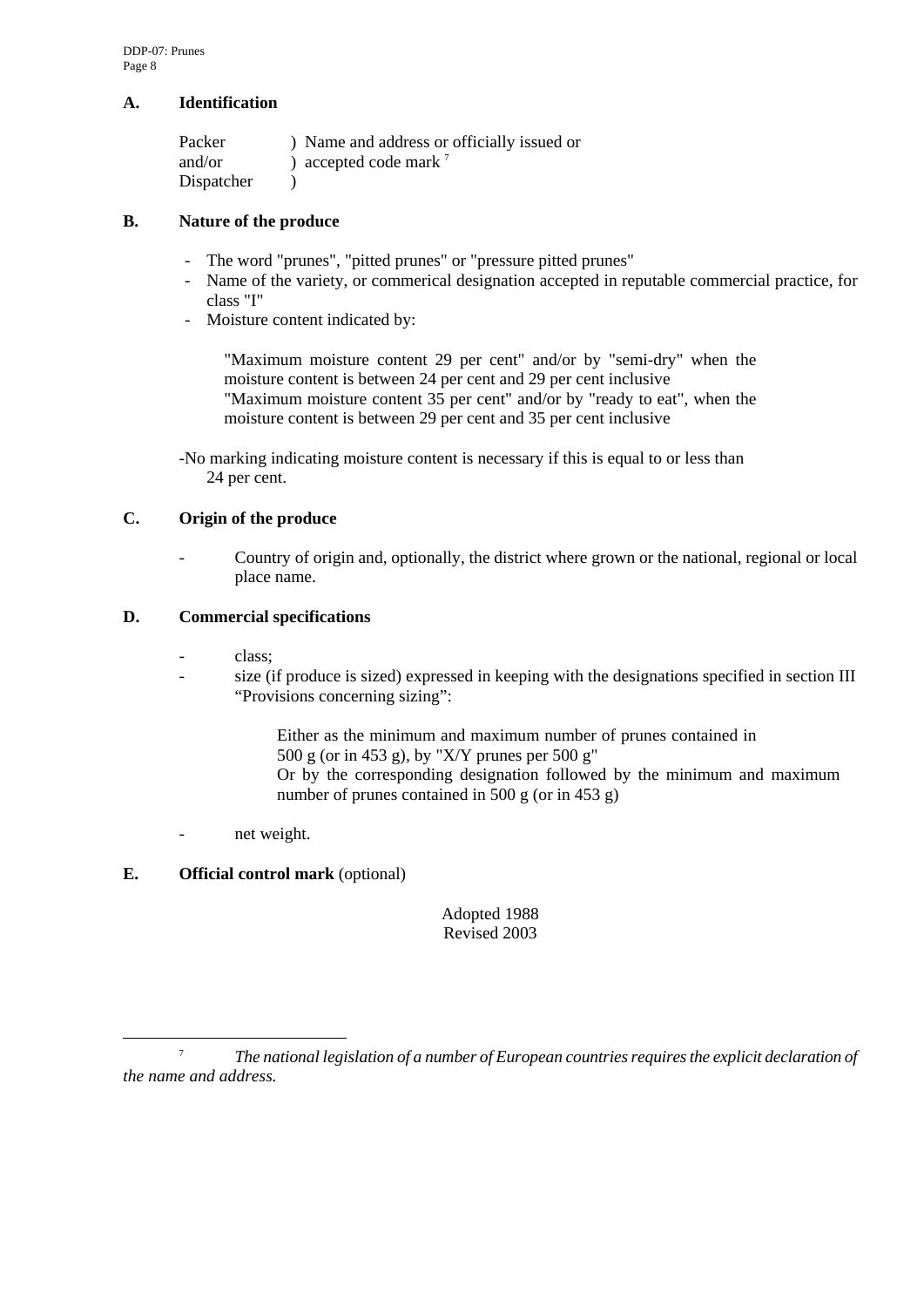## **ANNEX: METHODS OF DETERMINING THE MOISTURE CONTENT OF PRUNES**

Based on Annex I of the standard layout

## **Preparation of the sample**

On the basis of a representative sample of the consignment, approximately 450 g of the prunes are taken. The prunes, without pits, are crushed in a food grinder with a mesh gauge not greater than 4.76 mm (3/16 of an inch).

This operation is performed as quickly as possible to avoid loss of moisture.

## I. **Oven-drying method** (reference method)

An amount of 2.5 g of pulp is taken from the sample prepared in the above manner and spread as uniformly as possible on the bottom of a metal container about 8.5 cm in diameter equipped with a tight-fitting lid.

The container is weighed and left to dry for six hours in an oven kept at a temperature of  $70^{\circ}$  Celsius and a pressure not exceeding 100 mm Hg. The metal container must be in direct contact with the metal shelf of the drying oven.

The lid is replaced, and the sample is cooled in a desiccator and then weighed.

During the initial drying phase, a temperature drop in the drying oven should not give cause for concern, since it may be due to the rapid evaporation of the water.

## II. **Electric conductivity method**

Alternatively, use may be made of an apparatus functioning according to the so-called conductometric method, which allows an extremely rapid reading.

The use of such an apparatus necessitates a calibration based on a very large number of measurements made on a very large number of samples whose moisture content has been determined by the method described above.

In case of dispute, only the results obtained by the reference method shall be taken into consideration.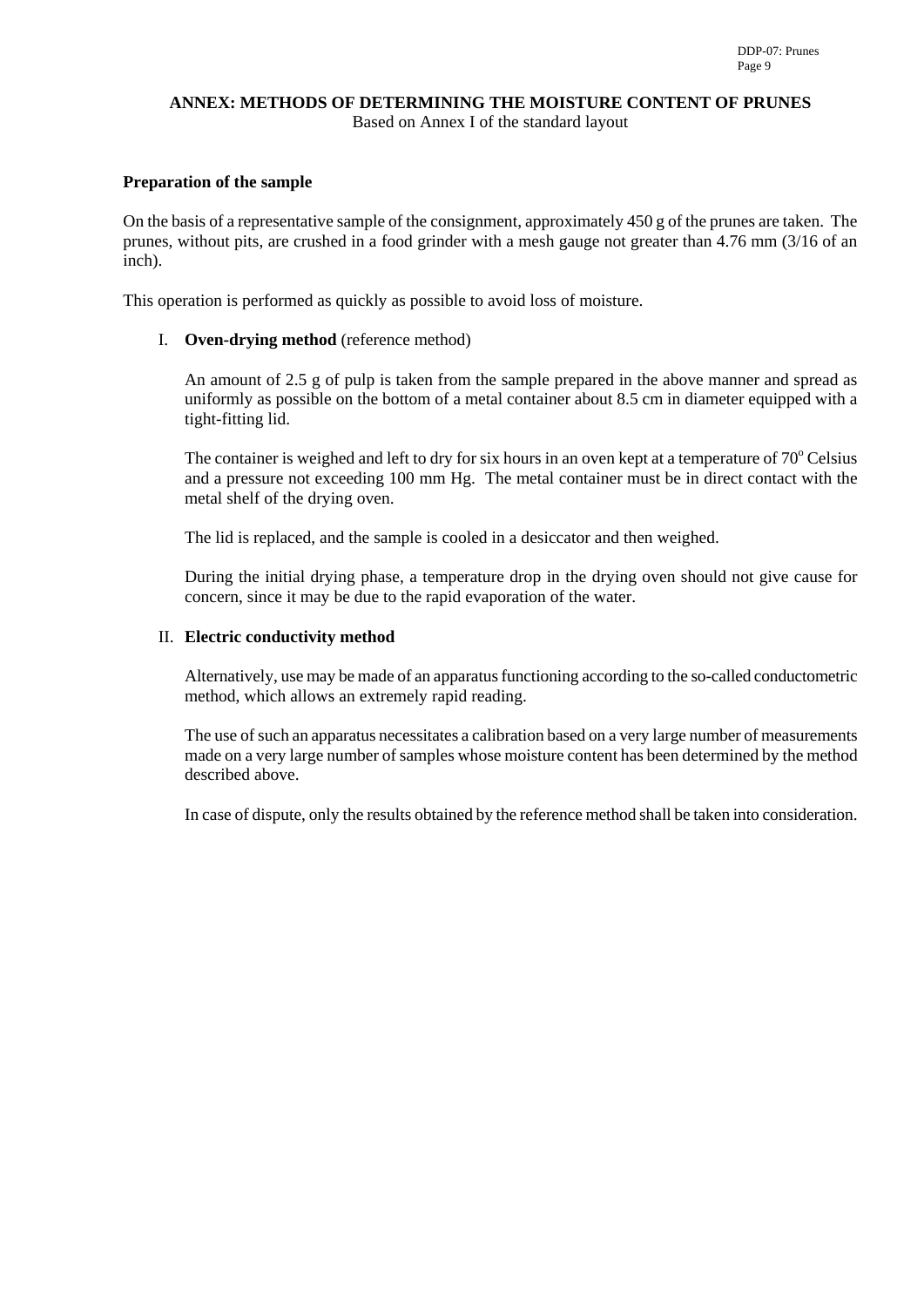## **ANNEX: DEFINITIONS OF TERMS AND DEFECTS FOR PRUNES**  Based on Annex III of the Standard Layout

## **A. Definitions of defects**

#### (a) **End cracks:**

callous growth-cracks, occurring at the ends of prunes, whose total length may be more than 10 mm (25/64 inch) but less than 15 mm (38/64 inch).

#### (b) **Damage to skin or flesh**

(1) Callous-like growth scars (except end cracks) whose total is more than 10 mm (25/64 inch).

(2) Cracks, splits or breaks down to the stone.

(3) Splits or breaks exposing a substantial part of the flesh and seriously affecting the appearance of the fruit.

## (c) **Fermentation:**

the existence of fermentation is evidenced by a distinctly sour taste or odour or by the darkening in colour associated with fermentation or acidity.

#### (d) **Callosities:**

surface callosities (other than cracks) of more than 10 mm (25/64 inch) in diameter, and areas of thin lacy crackle of more than 20 mm (50/64 inch) in diameter.

#### (e) **Heat injury:**

damage by sunburn or excessive heat during dehydration which substantially affects the appearance, flavour or normal edibility of the prune.

#### (f) **Insect damage:**

visible damage caused by insects and animal pests.

#### (g) **Fruit infested by insects and mites:**

fruit infested by the presence of dead insects and or mites.

#### (h) **Peduncle:**

the part of the stem which attaches the plum to the branch.

#### (i) **Mould:**

mould filaments visible to the naked eye.